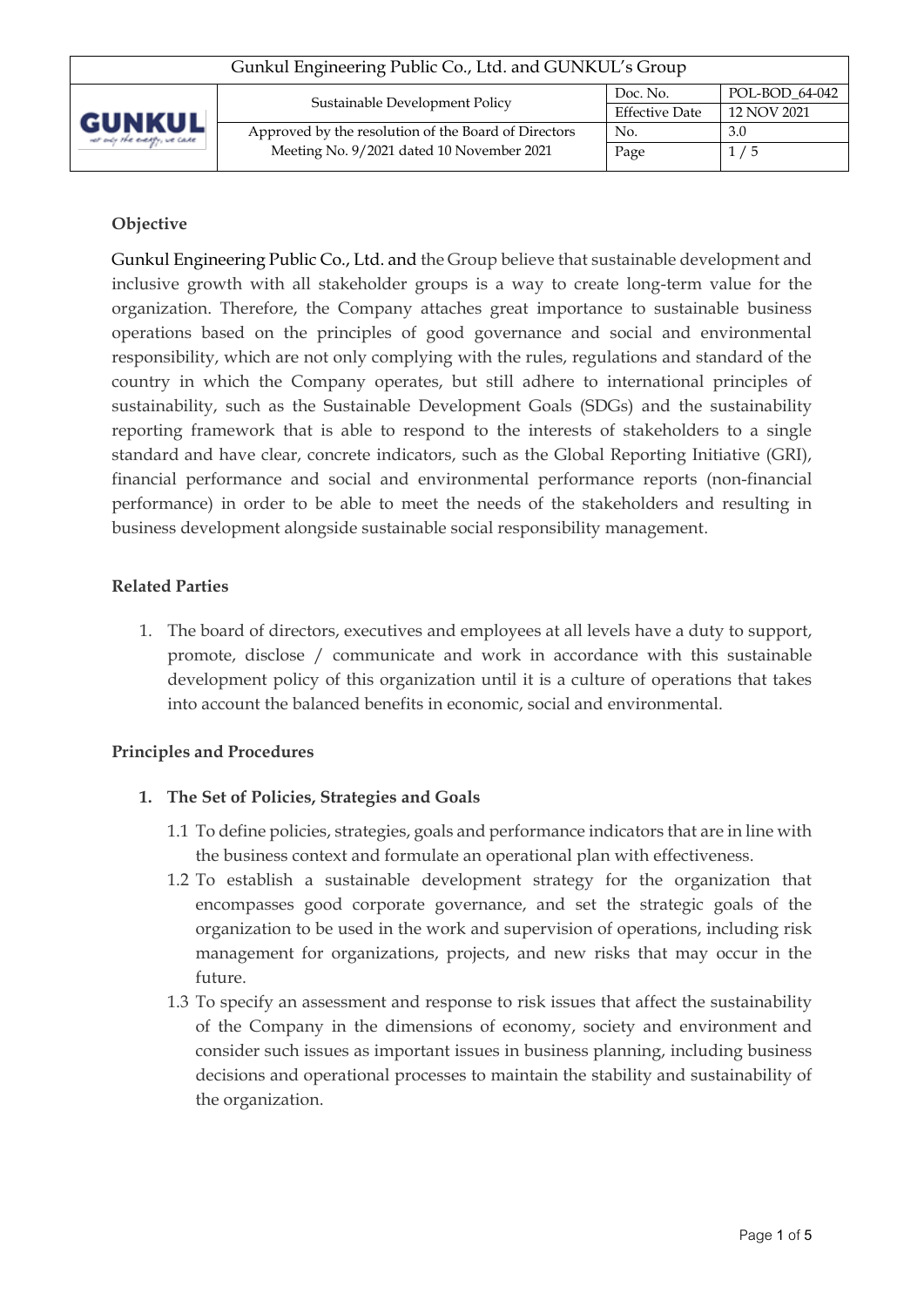| Gunkul Engineering Public Co., Ltd. and GUNKUL's Group |                                                      |                       |                |  |
|--------------------------------------------------------|------------------------------------------------------|-----------------------|----------------|--|
| <b>GUNKUL</b><br>ver only the everyly, we cane         | Sustainable Development Policy                       | Doc. No.              | POL-BOD 64-042 |  |
|                                                        |                                                      | <b>Effective Date</b> | 12 NOV 2021    |  |
|                                                        | Approved by the resolution of the Board of Directors | No.                   | 3.0            |  |
|                                                        | Meeting No. 9/2021 dated 10 November 2021            | Page                  | 2/5            |  |

### **2. Corporate Governance**

- 2.1 The Company adheres to morals and transparency in business operations; as well as, comply with the laws, rules, regulations, procedures, and standards set by regulatory agencies and according to international standards.
- 2.2 The Company adheres to the specified guidelines and practices, including the policies, regulations, announcements, orders of the Company that concerned and have been enforced, including;
	- ➢ Good Corporate Governance Policy
	- ➢ Business Ethics Policy
	- ➢ Anti-Corruption and Whistle Blowing Policy
	- ➢ Enterprise Risk Management Policy
	- ➢ Investor Relations Ethics Policy
	- ➢ Human Rights Policy
	- ➢ Purchasing Ethics Policy, etc.

#### **3. Operations / Monitoring of Performance**

- 3.1 To adopt policies, strategies and operational plans into action throughout the organization, continuously searching for ways to develop and improve operational efficiency in all activities, by setting goals, measuring methods, monitoring and assessing sustainability of activities.
- 3.2 To develop and promote organizational innovation and new technology into business strategies in order to create added value and long-term growth for the organization; as well as, social and environmental benefits.
- 3.3 To promote and support alliances, partners and stakeholders throughout the business chain. To conduct business in accordance with sustainable development guidelines.
- 3.4 To monitor and evaluate performance against goals, compile and analyze performance to determine ways to continually improve operations.

#### **4. Safety / Occupational Health Care and Working Environment**

- 4.1 To stimulate awareness and instill a culture of safety, continuously and consistently protecting the environment and social responsibility.
- 4.2 To target work accidents as "zero", which must develop, improve, upgrade safety standards to exceed legal requirements; as well as, prohibiting any action that is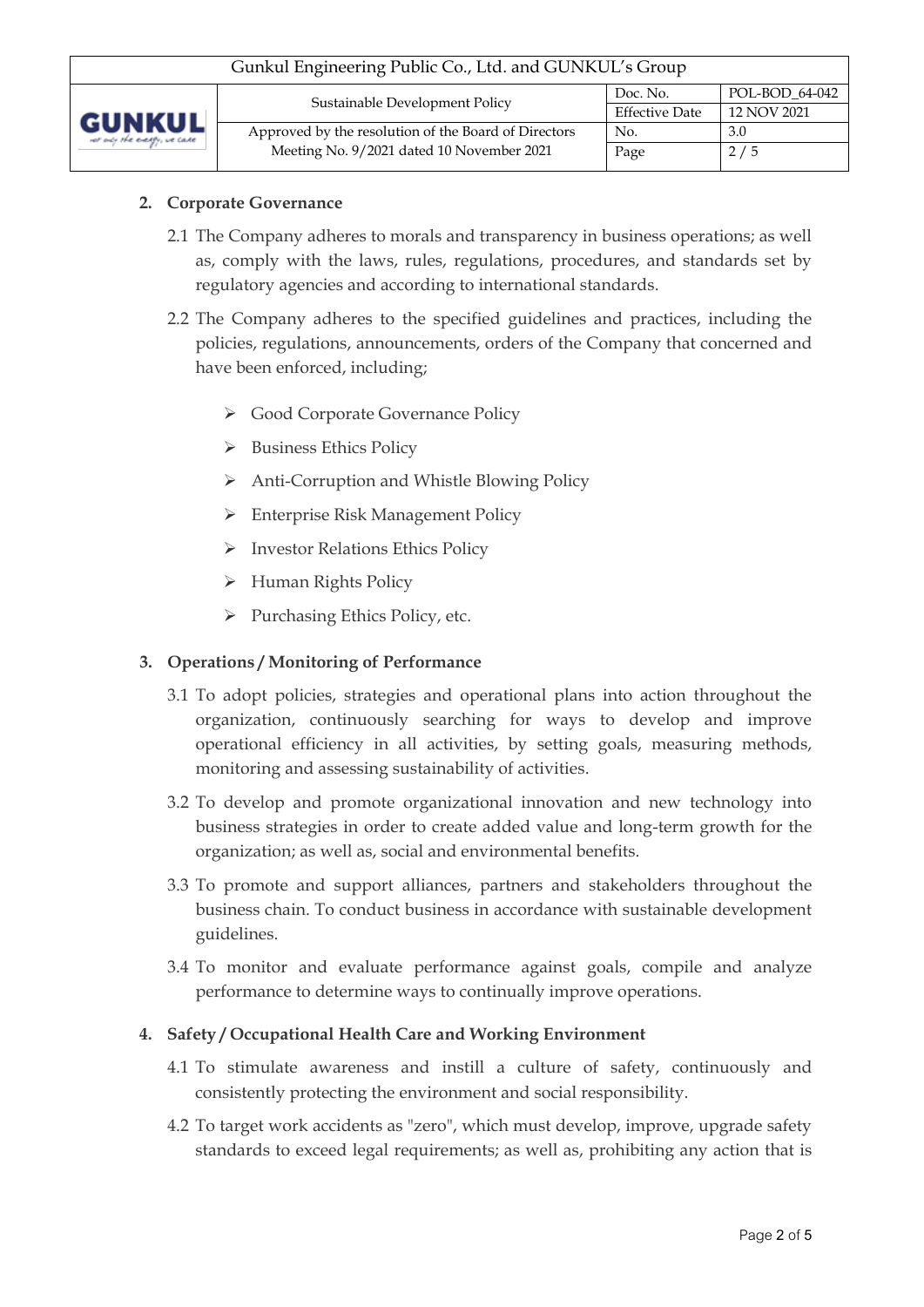| Gunkul Engineering Public Co., Ltd. and GUNKUL's Group |                                                      |                       |                |  |
|--------------------------------------------------------|------------------------------------------------------|-----------------------|----------------|--|
| <b>GUNKUL</b><br>ver only the everyly, we cane         | Sustainable Development Policy                       | Doc. No.              | POL-BOD 64-042 |  |
|                                                        |                                                      | <b>Effective Date</b> | 12 NOV 2021    |  |
|                                                        | Approved by the resolution of the Board of Directors | No.                   | 3.0            |  |
|                                                        | Meeting No. 9/2021 dated 10 November 2021            | Page                  | 3/5            |  |
|                                                        |                                                      |                       |                |  |

without safety control measures and safety equipment, including appropriate and sufficient safety training.

4.3 The Company attaches importance to the management of safety, occupational health and the employee's work environment and the contractor which is considered as an important part of every project operation.

## **5. Human Rights and Labor Practices**

- 5.1 To treat employees and employees without discrimination, providing equal opportunities, including prohibiting the employment of workers under the age of 18 years and illegal workers which covers staff and employees of partners and / or stakeholders.
- 5.2 To supervise and protect the safety of staff, employees and property of the Company by not affecting the rights and safety of others, including protecting personal rights, keeping confidential information, disclosing information and using personal information.
- 5.3 To respect the rights, honor and treat the staff and employees of the Company and partners with equality and consider human dignity.

#### **6. Bonding with Stakeholders**

- 6.1 To develop the capacity of employees by supporting training, providing knowledge and necessary resources; as well as, creating a safe working environment. To stimulate creativity and able to work at full capacity.
- 6.2 To respond to customer needs and satisfaction in terms of both quantity and quality of products and services according to the contract completely.
- 6.3 To strengthen and promote the participation of communities and related stakeholders by openness, listening to opinions, transparent and constructive consultations, treating one another equally and respecting differences, along with supporting the development of quality of life and strength of the community.
- 6.4 To cooperate with government agencies, industry association, business partner, civil society and other interested parties in order to participate in development and / or apply sustainability standards and practices for industries and / or various sectors.
- 6.5 To strive to build long-lasting and sustainable relationships with business partners and all stakeholders.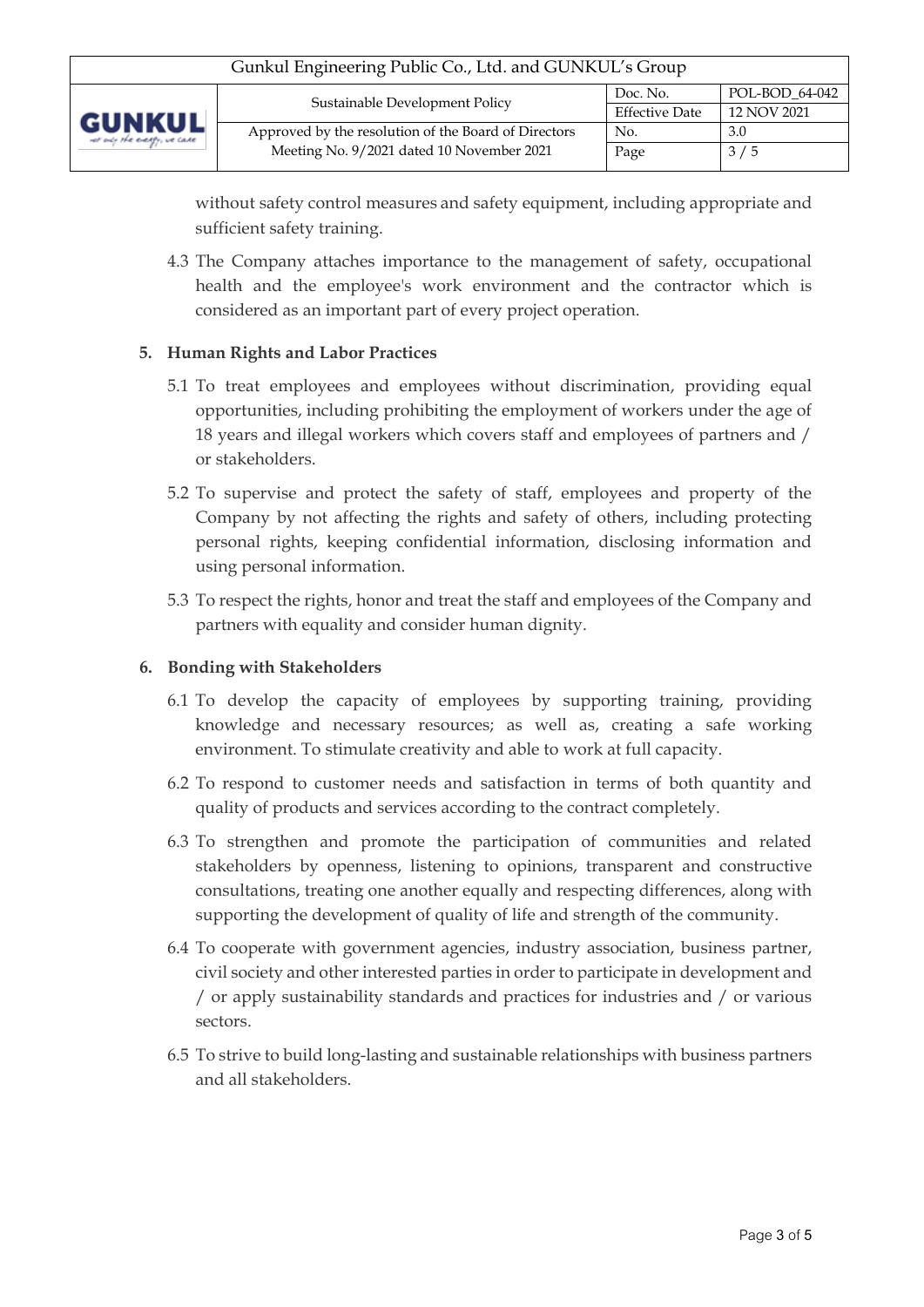| Gunkul Engineering Public Co., Ltd. and GUNKUL's Group |                                                      |                       |                |  |
|--------------------------------------------------------|------------------------------------------------------|-----------------------|----------------|--|
| <b>GUNKUL</b><br>ver only the everyly, we cane         | Sustainable Development Policy                       | Doc. No.              | POL-BOD 64-042 |  |
|                                                        |                                                      | <b>Effective Date</b> | 12 NOV 2021    |  |
|                                                        | Approved by the resolution of the Board of Directors | No.                   | 3.0            |  |
|                                                        | Meeting No. 9/2021 dated 10 November 2021            | Page                  | 4/5            |  |
|                                                        |                                                      |                       |                |  |

### **7. Environment and Climate Change Management**

- 7.1 To manage environmental quality and biodiversity in accordance with relevant laws and regulations, including invest, develop and improve the environmental management system; as well as, seek new measures and methods in order to improve the efficiency of management and have a better control of environmental quality.
- 7.2 To invent and search for ways and methods to reduce the use of resources and energy; as well as, reduce the emission of pollutants, waste, and greenhouse gases in order to prevent, control and minimize the impact on the environment, communities and society.
- 7.3 To determine greenhouse gas emission, power generation and business operations of the Company. To specify methods for assessing the risks and impacts of climate change on production and business, seek measures to reduce greenhouse gas emissions into the atmosphere and how to respond to climate change so that businesses can grow steadily and sustainably.

#### **Policy Change**

The Company reserves the right to cancel or amend this policy as appropriate and must be approved in writing by the Chairman of the Executive Committee only.

#### **Form**

• Sustainability Report